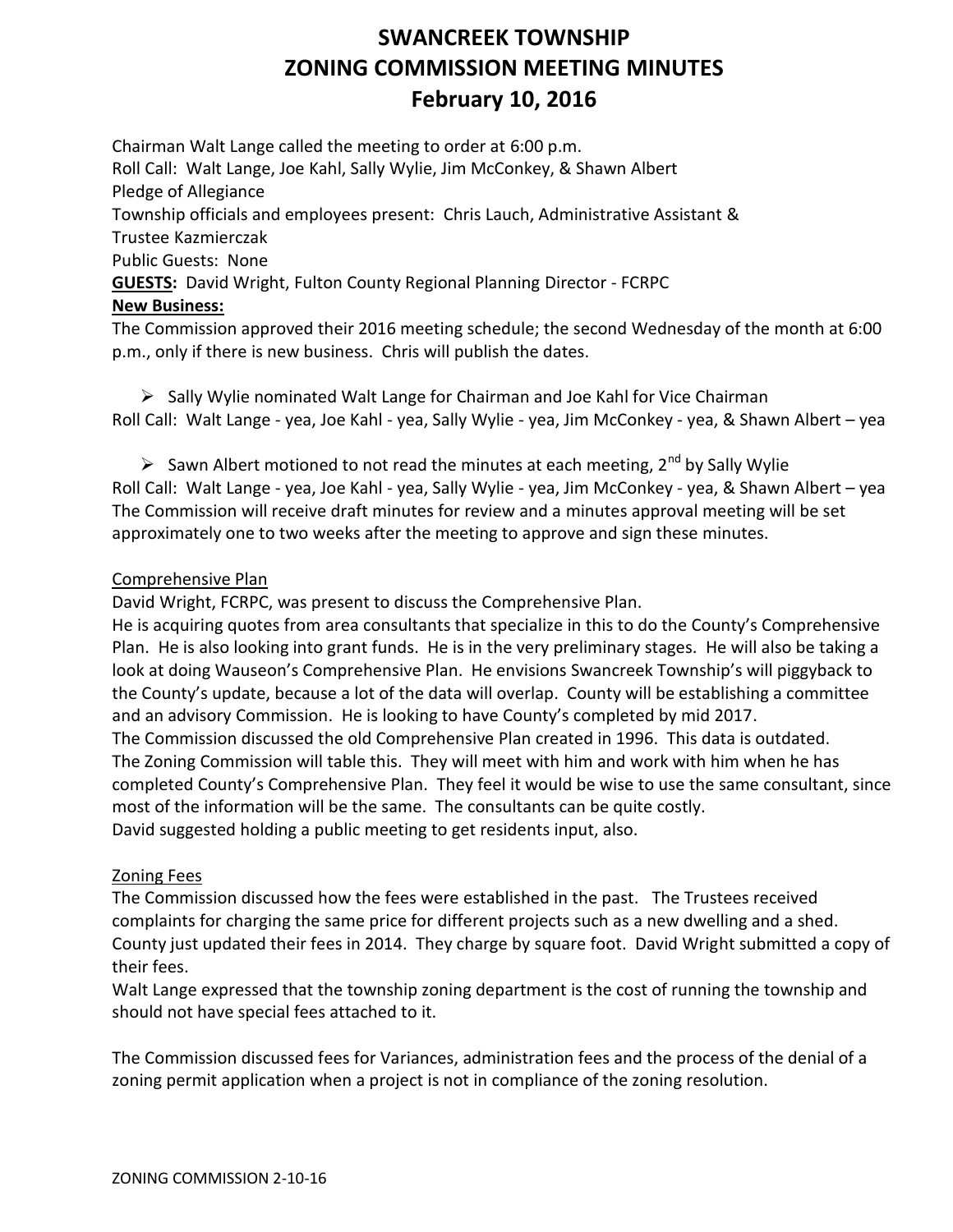Commercial inspections were discussed. The township does not contract with anyone for the unzoned area. Mike Rudy in Wood County receives permits for commercial uses from the property owners in these areas.

The Commission discussed the site inspections. There are no residential building codes in the township. Shawn Albert feels there needs to be.

The Commission discussed Agricultural uses. The township requires 5 acres or more to 'qualify', in order to be agricultural exempt. The township has a different form for agricultural exempt uses. The township charges \$100.00 zoning permit application fee if the project is on a property that has under 5 acres.

Walt Lange would like the acronyms removed from the zoning resolution.

 $\triangleright$  Sally Wylie motioned to remove the \$100.00 fee and zoning permit application requirement for parcels under 5 acres for agricultural uses and require an agricultural exempt application,  $2^{nd}$  by Shawn Albert.

Roll Call: Walt Lange - No, Joe Kahl - yea, Sally Wylie - yea, Jim McConkey - yea, & Shawn Albert – yea

 $\triangleright$  Shawn Albert motioned for all township zoning fees to match the Fulton County fee schedule, 2<sup>nd</sup> by Sally Wylie.

Roll Call: Walt Lange - No, Joe Kahl - yea, Sally Wylie - yea, Jim McConkey - yea, & Shawn Albert – yea The Commission discussed the prior motion; this motion supersedes the prior motion.

Joe Kahl recommends the Trustees use the County's fees as a guideline. The Commission discussed a different fee for signs.

The Commission discussed the non-conforming use application. There is no fee for renewals.

There are no current commercial fees. A zoning permit application would be used. Chris is not familiar with any commercial permit applications.

Shawn Albert disagrees that the Trustees have the authority over setting zoning fees. He expressed that he feels that it is the zoning commission's responsibility. Walt Lange explained that administration of the township zoning is not a function of the zoning commission, per Ohio Revised Code Zoning Commission Article.

# Junk Motor Vehicles

The Commission discussed Jon Whitmore's legal opinion and the definition of a Junk Motor Vehicle. The unlicensed portion was discussed. Definitions can be found in the Ohio Revised Code. The Commission agreed to have Jon Whitmore write a language recommendation. This will be returned to them for their review and then passed on to the Board of Trustees.

The Trustees need to amend their junk motor vehicle policy for un-zoned areas.

# Fences

The Township has received complaints about maintenance of fences that are placed on the property lines. The Commission discussed several issues with the fence being constructed on property lines. The Commission discussed requiring a survey and fees for a survey and how Walt Hallett determines the lot line.

It is the property owner's responsibility to know where there property line is. If a fence encroaches a neighboring property, it would then be a civil situation. Chris is to place this on the zoning permit application and that it is highly advisable to obtain a property survey.